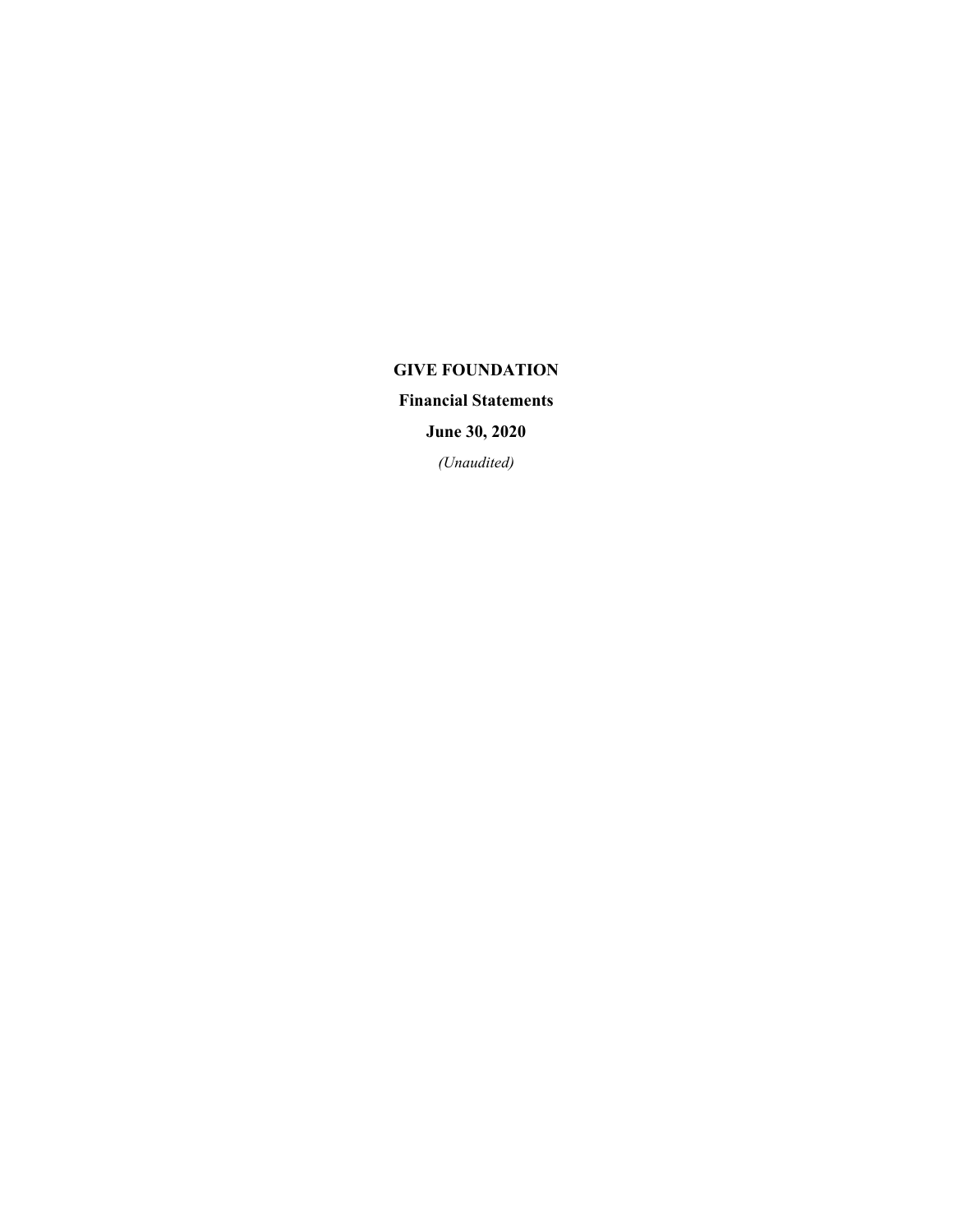# **GIVE FOUNDATION Index to Financial Statements Year Ended June 30, 2020**

|                                                            | Page    |
|------------------------------------------------------------|---------|
| <b>INDEPENDENT PRACTITIONER'S REVIEW ENGAGEMENT REPORT</b> | $1 - 2$ |
| <b>FINANCIAL STATEMENTS</b>                                |         |
| <b>Statement of Financial Position</b>                     | 3       |
| Statement of Operations and Changes in Net Assets          | 4       |
| Statement of Cash Flows                                    |         |
| Notes to Financial Statements                              | $6 - 7$ |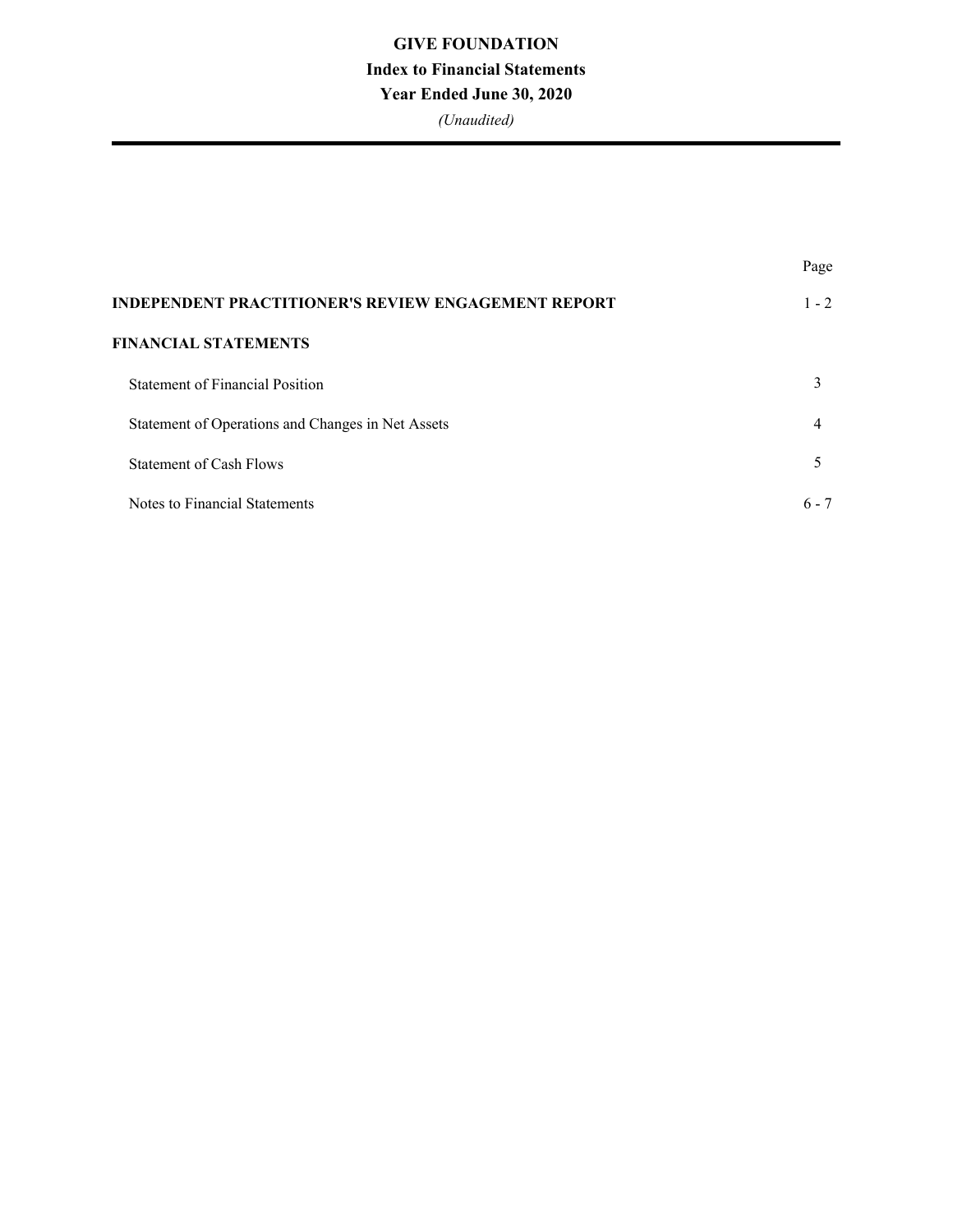Professional Corporation, CPAs Tax | Audit | Advisory

### **INDEPENDENT PRACTITIONER'S REVIEW ENGAGEMENT REPORT**

To the Members of Give Foundation

We have reviewed the accompanying financial statements of Give Foundation (the "Foundation") which comprise the statement of financial position as at June 30, 2020 and the statements of operations and changes in net assets and cash flows for the year then ended, and a summary of significant accounting policies and other explanatory information.

#### *Management's Responsibility for the Financial Statements*

Management is responsible for the preparation and fair presentation of these financial statements in accordance with Canadian accounting standards for not-for-profit organizations, and for such internal control as management determines is necessary to enable the preparation of financial statements that are free from material misstatement, whether due to fraud or error.

#### *Practitioner's Responsibility for the Financial Statements*

Our responsibility is to express a conclusion on the accompanying financial statements based on our review. We conducted our review in accordance with Canadian generally accepted standards for review engagements, which require us to comply with relevant ethical requirements.

A review of financial statements in accordance with Canadian generally accepted standards for review engagements is a limited assurance engagement. The practitioner performs procedures, primarily consisting of making inquiries of management and others within the entity, as appropriate, and applying analytical procedures, and evaluates the evidence obtained.

The procedures performed in a review are substantially less in extent than, and vary in nature from, those performed in an audit conducted in accordance with Canadian generally accepted auditing standards. Accordingly, we do not express an audit opinion on these financial statements.

#### *Conclusion*

Based on our review, nothing has come to our attention that causes us to believe that these financial statements do not present fairly, in all material respects, the financial position of Give Foundation as at June 30, 2020, and the results of its operations and its cash flows for the year then ended in accordance with Canadian accounting standards for not-for-profit organizations.

*(continues)*

 $101 - 171$  John Street Toronto, Ontario, Canada M5T 1X3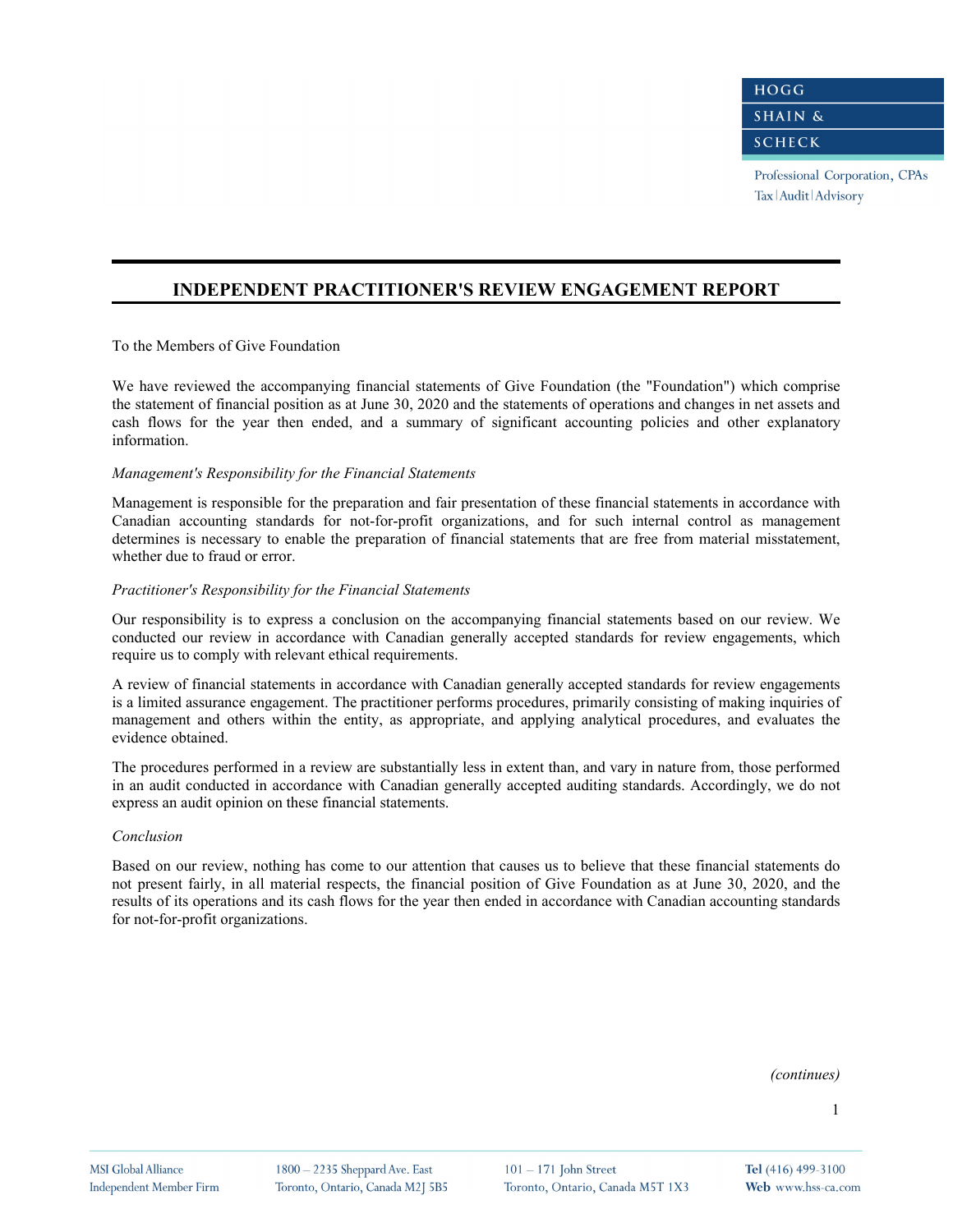Independent Practitioner's Review Engagement Report to the Members of Give Foundation *(continued)*

#### *Other Matter*

The financial statements of Give Foundation for the period ended June 30, 2019 were not subject to an audit or a review engagement, but were compiled by us on the basis of information provided by management. They are presented for comparative purposes only.

Toronto, Ontario December 30, 2020

*Hogg, Shain & Scheck PC*

Authorized to practise public accounting by the Chartered Professional Accountants of Ontario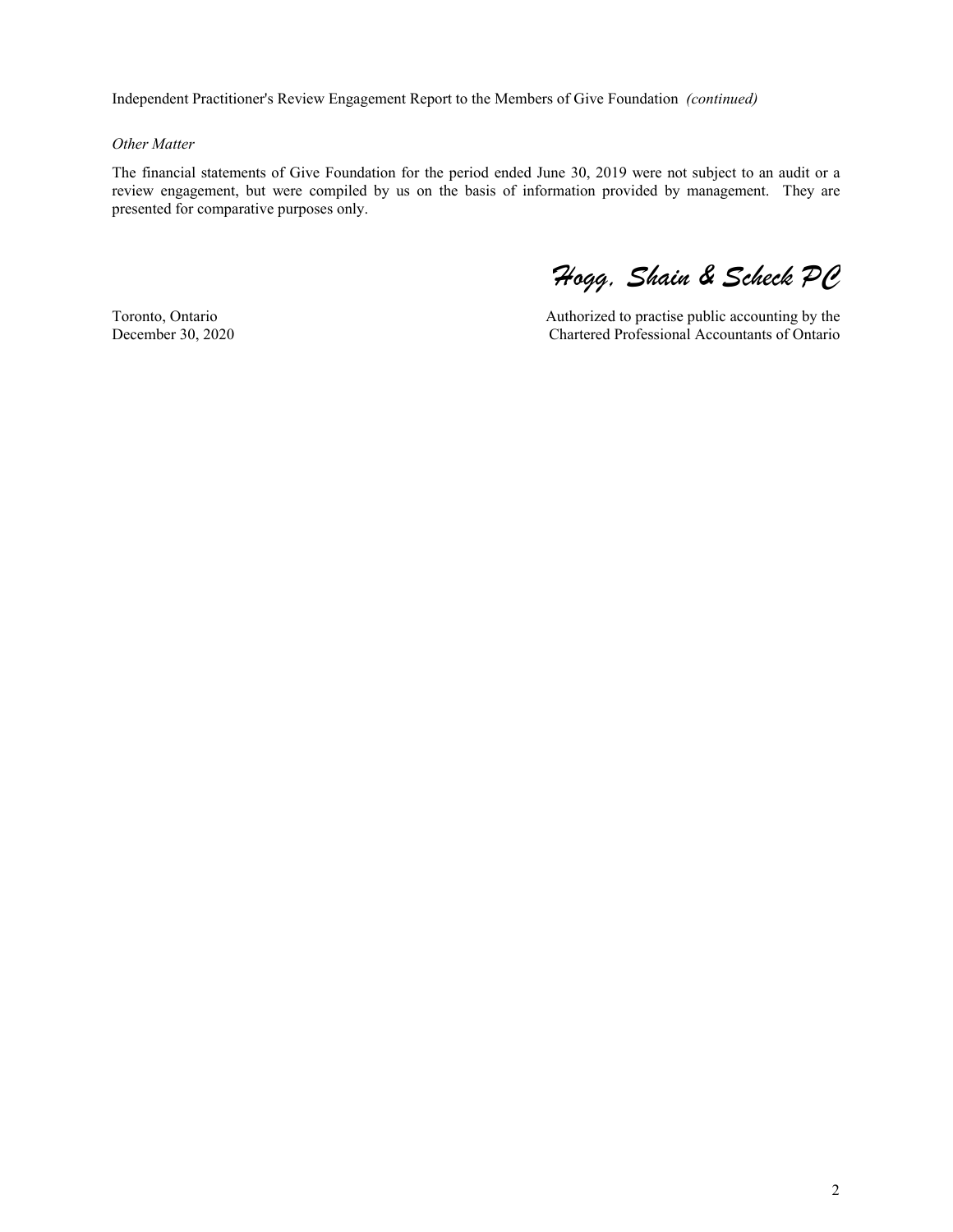### **GIVE FOUNDATION**

### **Statement of Financial Position**

### **As at June 30, 2020**

*(Unaudited)*

|                                                                                     |                    | 2020 |                | 2019 |       |
|-------------------------------------------------------------------------------------|--------------------|------|----------------|------|-------|
|                                                                                     | <b>ASSETS</b>      |      |                |      |       |
| <b>CURRENT</b>                                                                      |                    |      |                |      |       |
| Cash                                                                                |                    | \$   | 9,679          | \$   | 200   |
|                                                                                     | <b>LIABILITIES</b> |      |                |      |       |
| <b>CURRENT</b>                                                                      |                    |      |                |      |       |
| Donation disbursements payable (Note 4)<br>Accounts payable and accrued liabilities |                    | \$   | 9,698<br>3,515 | \$   | 875   |
|                                                                                     |                    |      | 13,213         |      | 875   |
|                                                                                     | <b>DEFICIT</b>     |      |                |      |       |
| <b>UNRESTRICTED</b>                                                                 |                    |      | (3,534)        |      | (675) |
|                                                                                     |                    | \$   | 9,679          | \$   | 200   |

### **APPROVED ON BEHALF OF THE BOARD**

\_\_\_\_\_\_\_\_\_\_\_\_\_\_\_\_\_\_\_\_\_\_\_\_\_\_\_\_\_ *Director* \_\_\_\_\_\_\_\_\_\_\_\_\_\_\_\_\_\_\_\_\_\_\_\_\_\_\_\_\_ *Director*

*See the accompanying notes to these financial statements*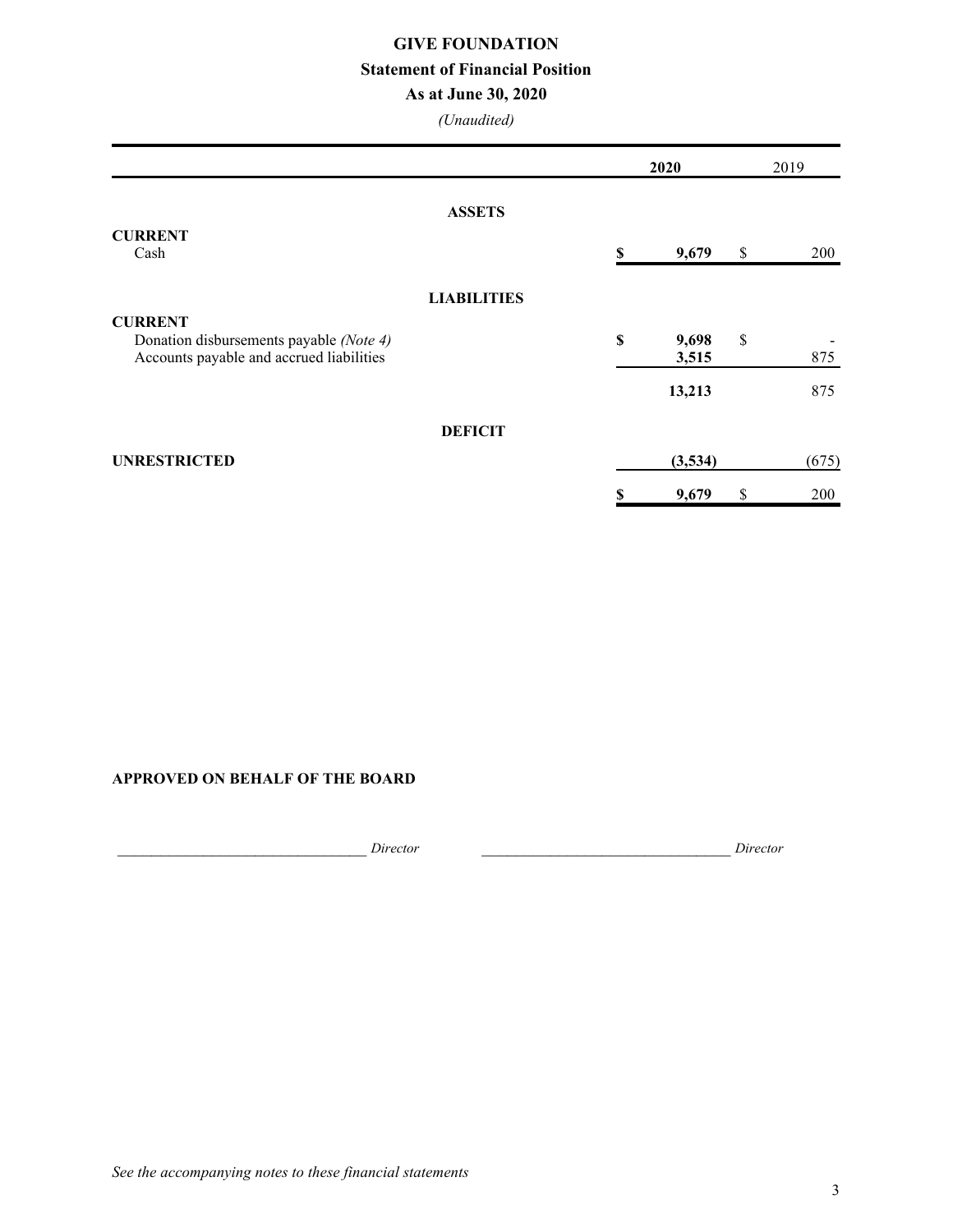## **GIVE FOUNDATION Statement of Operations and Changes in Net Assets**

### **For the Year Ended June 30, 2020**

|                                       | 2020 |         | 2019<br>From<br>incorporation on<br>April 10 |        |
|---------------------------------------|------|---------|----------------------------------------------|--------|
| <b>REVENUES</b>                       |      |         |                                              |        |
| Donations                             |      |         |                                              |        |
| Recurring                             | \$   | 24,615  | \$                                           | 700    |
| One-time                              |      | 22,928  |                                              |        |
| Corporate                             |      | 10,700  |                                              |        |
| In-kind contributions (Notes 2 and 5) |      | 10,264  |                                              | 14,311 |
|                                       |      | 68,507  |                                              | 15,011 |
| <b>EXPENSES</b>                       |      |         |                                              |        |
| Donations disbursed                   |      | 56,962  |                                              |        |
| Professional fees (Notes 2 and 5)     |      | 11,918  |                                              | 15,686 |
| Office (Note 5)                       |      | 2,210   |                                              |        |
| Interest and bank charges             |      | 276     |                                              |        |
|                                       |      | 71,366  |                                              | 15,686 |
| DEFICIENCY OF REVENUES OVER EXPENSES  |      | (2,859) |                                              | (675)  |
| <b>DEFICIT - BEGINNING OF PERIOD</b>  |      | (675)   |                                              |        |
| <b>DEFICIT - END OF PERIOD</b>        | \$   | (3,534) | \$                                           | (675)  |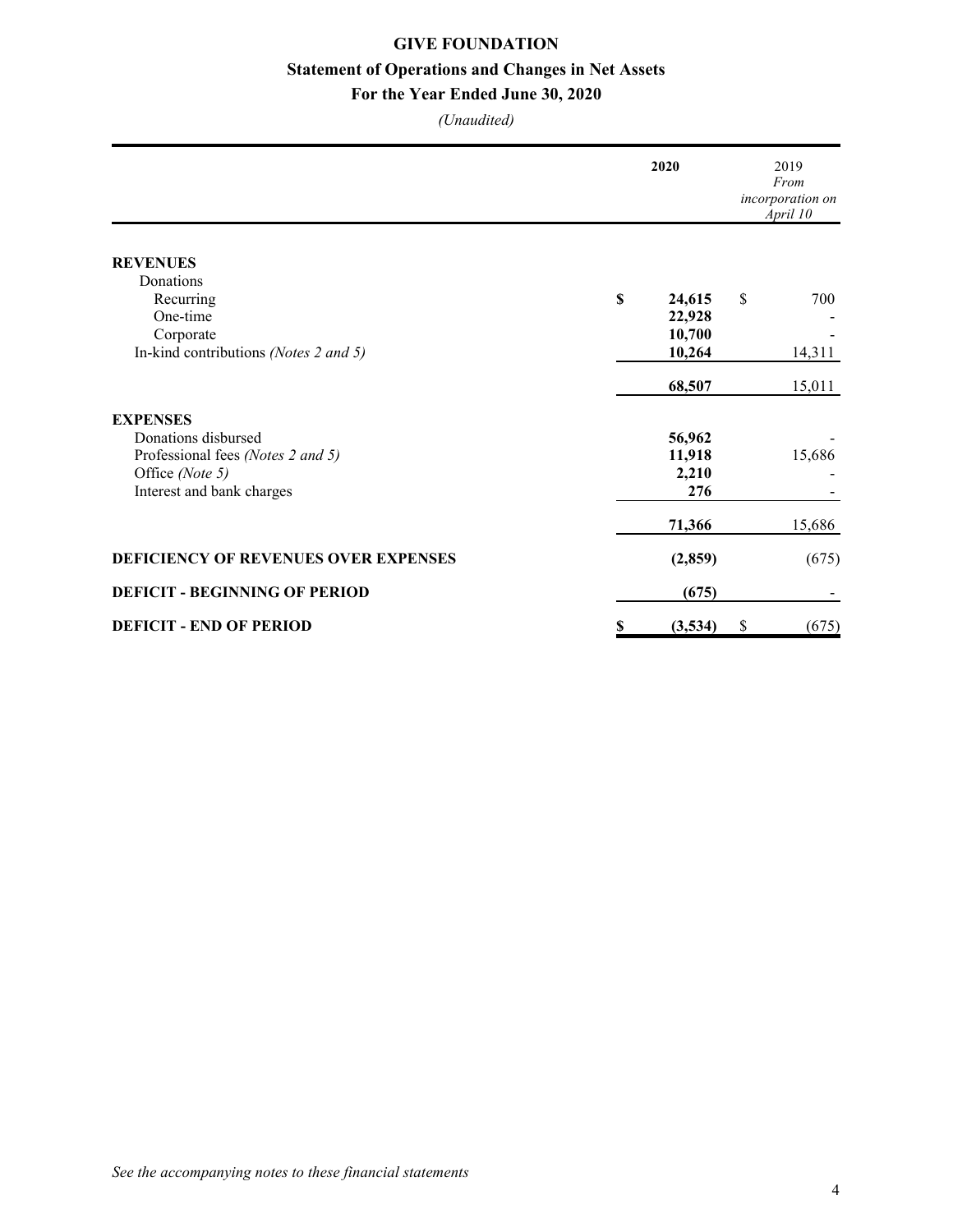# **GIVE FOUNDATION**

# **Statement of Cash Flows**

### **For the Year Ended June 30, 2020**

|                                          | 2020 |            | 2019<br>From<br>incorporation on<br>April 10 |            |
|------------------------------------------|------|------------|----------------------------------------------|------------|
| <b>OPERATING ACTIVITIES</b>              |      |            |                                              |            |
| Deficiency of revenues over expenses     | S    | (2,859)    | \$                                           | (675)      |
| Changes in non-cash working capital:     |      |            |                                              |            |
| Donation disbursements payable           |      | 9,698      |                                              |            |
| Accounts payable and accrued liabilities |      | 2,640      |                                              | 875        |
|                                          |      | 12,338     |                                              | 875        |
| <b>NET INCREASE IN CASH FLOWS</b>        |      | 9,479      |                                              | <b>200</b> |
| <b>CASH - BEGINNING OF PERIOD</b>        |      | <b>200</b> |                                              |            |
| <b>CASH - END OF PERIOD</b>              | \$   | 9,679      | \$                                           | 200        |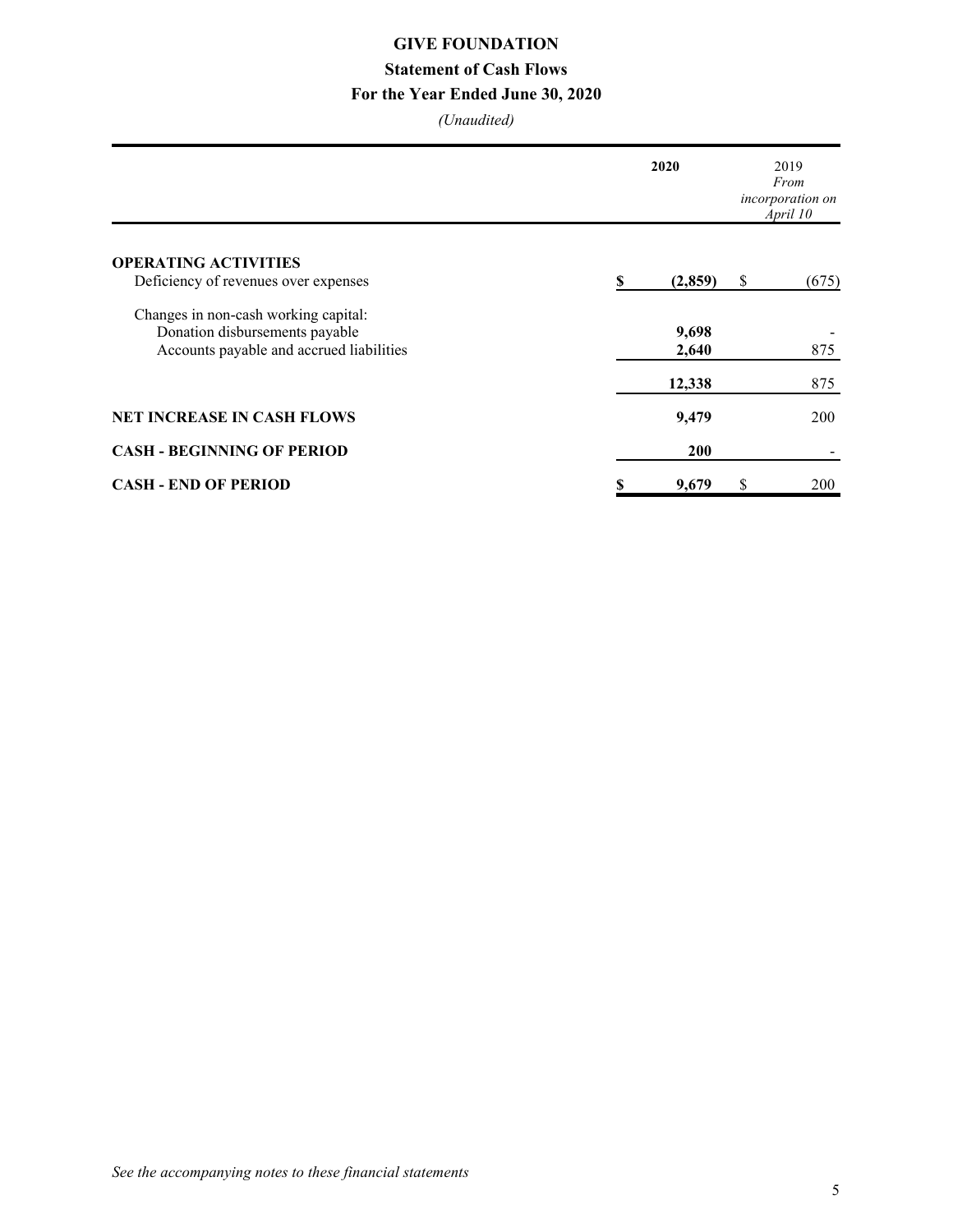## **GIVE FOUNDATION Notes to Financial Statements For the Year Ended June 30, 2020**

*(Unaudited)*

### **1. NATURE AND PURPOSE OF THE ORGANIZATION**

Give Foundation (the "Foundation") is a Canadian charitable organization, registered as a public foundation with the Canada Revenue Agency. The Foundation was incorporated under the Canada Not-for-profit Corporations Act on April 10th, 2019.

The Foundation allows individuals to support a wide range of charities registered with the Canada Revenue Agency in an efficient manner.

### Impact of COVID-19

On March 11, 2020, the World Health Organization characterized the outbreak of a strain of the novel coronavirus ("COVID-19") as a pandemic, which resulted in a series of public health and emergency measures that were put in place to combat the spread of the virus. The duration and impact of the pandemic are unknown at this time, and it is not possible to reliably estimate its impact on the financial results of the Foundation in future periods. The Foundation continues to closely monitor and assess the impact on operations.

### **2. FIRST TIME ADOPTION OF ACCOUNTING STANDARDS FOR NOT-FOR-PROFIT ORGANIZATIONS**

During fiscal 2020, the Foundation adopted Canadian accounting standards for not-for-profit organizations (ASNPO). These financial statements are the first prepared in accordance with these standards. The changes have been applied retrospectively, resulting in an increase in in-kind contributions and professional fees for fiscal 2019 of \$14,311 in the statement of operations.

### **3. SUMMARY OF SIGNIFICANT ACCOUNTING POLICIES**

These financial statements are the representation of management and are prepared in accordance with ASNPO in Part III of the CPA Canada Handbook and include the following significant accounting policies.

### Revenue recognition

The Foundation follows the deferral method of accounting for contributions. Externally restricted contributions are recognized as revenue in the year in which the related expenses are incurred. Unrestricted contributions are recognized in revenue in the year received or receivable if the amount to be received can be estimated and collection is reasonably assured.

In accordance with the Foundation's mission to enable donors to allocate their contributions based on their values and charitable interests, contributions are received from donors who provide recommended allocations to recipients at the time of donation. The Foundation conducts due diligence on the charities before approving them to receive funds, and makes every effort to deliver each donation according to the donor's wishes. In the rare event that the recommended charity cannot be funded or no longer meets research criteria, the Foundation may reassign funds to another charitable organization that fits the donor's values and charitable interests.

### Financial instruments

The Foundation's financial instruments consist of cash and accounts payable. Financial instruments are initially recognized at fair value, and subsequently, at amortized cost. The carrying amount of the Foundation's financial instruments approximates fair value due to their short-term maturities.

*(continues)*